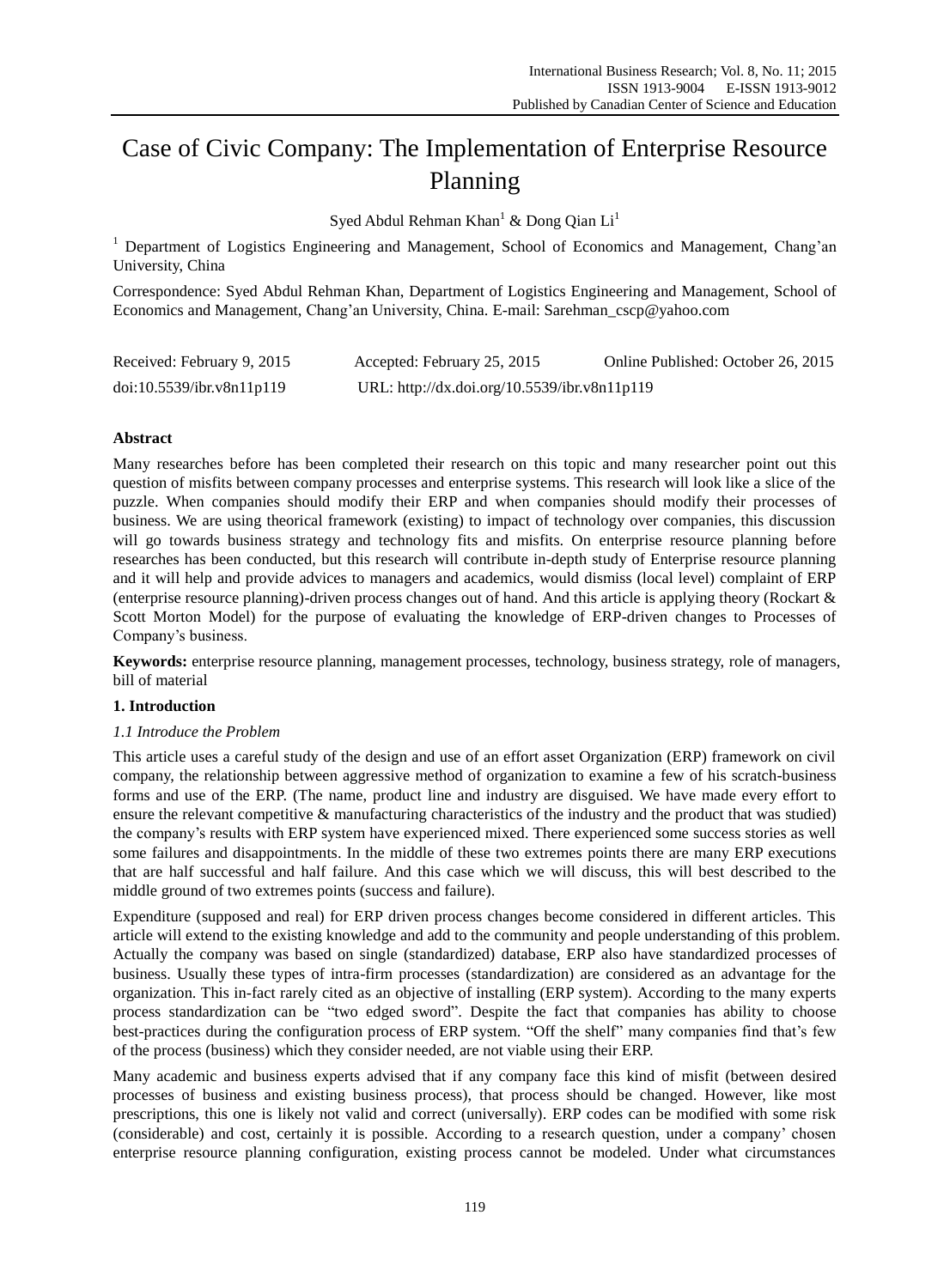should the process be changed and in what condions should it be maintained (consequence of modifying the ERP)?

To that issue, this article provide in-depth description of ERP system mandated, change issues of processes, MTO/ETO (Make to Order)/(Engineer to Order) context. It analyzes many processes separately, paying specific consideration to the business issues involved. To the research question, this case will suggest minimum one answer. Many business processes are not strategic and only some are strategic. When ERP system-driven process changes increase or have a neutral effect over the process strategy alignment, they are likely well advised. Nevertheless when enterprise resource planning-driven process change decreases to the firm's ability to implement its strategy, then it must be avoided in favor of changing the software.

# *1.2 Problem Statement*

The range of plants Multan serves a corner where high customization and flexibility are order winners. And order qualifier is lead time (order delivery) when the market is very strong, and when demand is soften so it sometimes is a winner of the orders in the market. This positioning has many implications for the manufacturing environment. The high degree of customization means procurement and engineering can consume a disproportionat and inconsistent amount of allowable lead time. Over time the Civic company plant had developed various practices for coping with the very challenging aspects of this environment (business). Many of the practices center on compressing lead times for design procurement and engineering work so that adequate lead time (manufacturing) is preserved. Maintaining and keeping flexibility in the order management systems and materials is another key. The enterprise resource planning forced some conditions and requirements on the plant, which conflicted with some of these practices. However the software increased to the alignment between plant's competitive strategy and certain processes.

#### *1.3 Company Background*

Civic company is based in Pakistan, Company sells electric motors in industrial applications with three plants in 3 cities, and we focused on the division headquarters and a manufacturing facility.

| Table 1. Employee's interviewed |
|---------------------------------|
|---------------------------------|

|                       | <b>Production Manager</b>     | <b>MIS Director</b>       |
|-----------------------|-------------------------------|---------------------------|
| <b>Vice President</b> | <b>Senior Sales Manager</b>   | <b>Senior Procurement</b> |
| <b>Plant Manager</b>  | <b>Human Resource Officer</b> | <b>Inventory Manager</b>  |

Of several views Civic Organization 3 plants are really self-sufficient-they recognize and plan their own requirements, build and ship of their particular motors and buy their own special materials without contribution area Central Command in Multan work with a Liberation need to plant their special offers and creation design meetings, the report and discovered line to the VP for the construction division to base camp readily into the system administrator. Department of Planning has about 55 people, the real plans and significant updates to the model lines have to be regular but not taken with the preparation of applications to the plants.

The commercial center for modern engines is particularly aggressive. Expansive customers to purchase from time to time 150 or more at a time, which can make available for them a considerable amount of normal. One of the ways Civic company has completed is to request forms by the above expectations in the plurality of modified fragments of the business including real and besides adjustments to stock models, One of the Civic plants of each organization to create a solitary type of engine with moderate bit of variety in its details. The two remaining systems allow customers to remarkable feature outline modifications. The range of Multan plants does the best adjustment. Apparently, the customization is a key requirement for business winner fragments of Multan area system; On the other hand conveying time and cost too important. "Our business people go and collect this engine, which is a real doozie, and the majority of suddenly someone must always try to spend the whole thing to reconfigure, and they will appreciate the motor at exactly the same speed how to do a cream puff goes the line "short transport times are particularly important when the business is sensitive.

#### 1.3.1 Enterprise Resource Planning

In today's world speed play a vital role in the business, and speed can be increased by visibility, APCIS, CSCP Module 01, (2013). The ERP software definition synonyms is integrated (standard) software packages, enterprise wide systems, enterprise application systems, enterprise systems, enterprise integrated vendor software. Many authors and researchers defined, but there are not as much major and too much differences (Gable, 1998;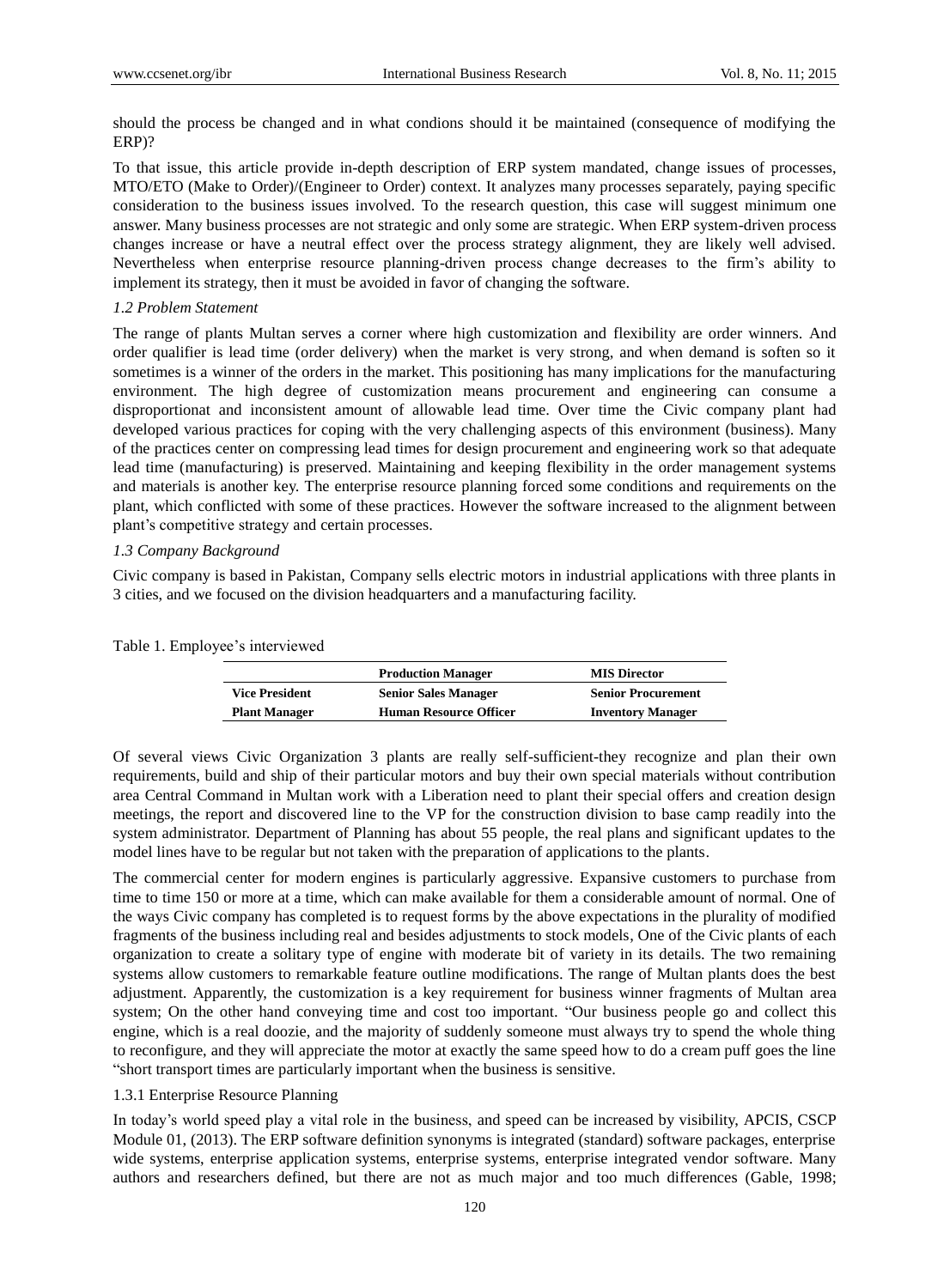Rosemann, 1999; Holsapple & Sena, 1999). Enterprise Resource Planning (ERP) as a standard application (software) customizable, ERP has integrated solutions of business for their major processes such as planning and control, production, WM (Warehouse Management) as well major functions of administrative including HRM (human resource management) and accounting. According to the Gable (1998), ERP has comprehensive software package solutions find to integrate to the whole and complete processes of the business and functions in order to present a whole and holistic view by a single IT architecture and information.

A goal was to keep the adjustment of the beam projects to a base. The new ERP framework would have regular programming on all Company plants. It would also be a typical internal matter expert. Community organization took the field plants Multan as the best place to first upgrade the new framework on the grounds that Multan area systems takes over most of diversity in the information for its engines. Method reasoning was that if the organization could make the scope of the work there, it would be moderately guide to strip it to be alternative investments. In addition, two key players in the effort, the range MIS and design meetings were right down the street from the plant.

Using municipal organization worked through his business methods using a "meeting room pilot" methodology that takes into educated directors and working conditions to be recognized by business methods, such as the frame would handle any problems or gaps between the committed business forms with the plan of distinction and the ERP framework. The conference room pilot was occupied by a 50-50 mix of data frames and "business side" representatives. The MIS people were basically Senior IS staff. Members on the client side were middle managers.

#### **2. Method**

Surrounded by the end of 2013 and beginning of 2014, the interviewed of 20 workers of the plant Civic company and its division base camp said (close and personal) (Table 1). An initial phone meeting and subsequent meetings with the management data frame (MIS) chief were performed in addition. All sessions were recorded and also seen a few reports and reviewed.

#### **3. Partial Overview of Order Management and Related Processes**

This part will provide a brief overview of various key processes of the business background to understand the impact of ERP systems. Once there is an real order, sales engineering reviews to the specification to make pricing are correct, not wrong (usually sales uses a book of price for standard orders, and there is a pricing staff (central) for nonstandard), to catch any issues related to engineering, and to initial scheduling. And after this all orders all transfer towards production engineering. After receiving the order by production engineering check each order for problems from the perspective of design point of view after then perform pricing (another) check. Virtually in production engineering all orders receive some modifications and changes-owing to the complexity generated by the divers' combinations and models. Often the correction in production (engineering) cause adjustments in other areas like, in material management or in accounting (calculation) parts if already have been relieved. When releases orders (once a week) by production engineering once a week, then ERP systems processed material requirements.

# *3.1 Informal Systems*

To facilitate to the short lead times and with delivery of high customization, the plant has two informal systems. "Per-Print" this systems and culture, procedure which facilitated utilizing its workers for midable knowledge base, as a consequence of the high customization many of the components at Multan in the area of plant parts are fabricated and purchased. Specifically for a particular given order. One way Civic firm had traditionally responded to the need for customization through Per-Print parts. To implement a new parts formally requires assigning a number on the part, engineering drawings, generating the routings (required), putting it over the items master file, and sending all material through costing for obtain the price, and it's all procedure require 10 days approximately-order can be released for manufacturing before. In past, workaround for many parts, takes a copy by sales engineering group for an existing similar part, marks on it, tag and assign a special number, and finally send it directly for manufacturing, and these called Per Print parts. The drawings of "Per-Print" are kept on file (microfilm) and the number of Per-Print is associated with order. Regularly the area of plant Multan is all print items every week with 250 to 350. These Per-Print parts to the manufacturing information systems are invisible and cause headaches in pricing the motors, but they have Civic company allowed to do what the customer needs quickly.

In the ERP system the "Per-Print" part were not viable. There was the reason of "ERP systems are integrated tightly" so it is not possible to keep any parts outside from the ERP systems, that's why the ERP, in effect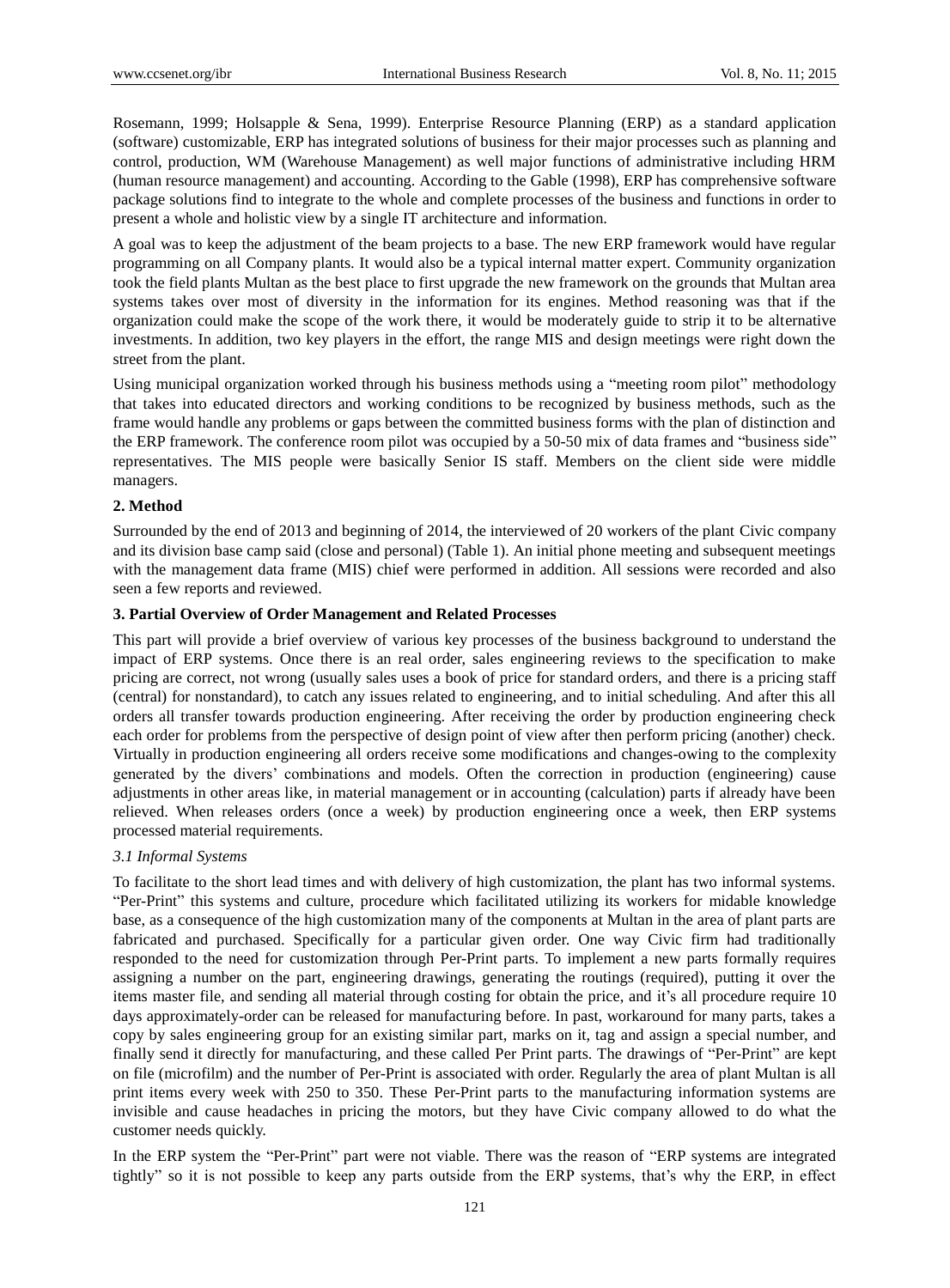removed to that ways, in which Civic company can respond on the customization request to the customers quickly. To resolve to these problem sales has started working with engineering and sales engineering to screen anticipated orders as soon as possible. It identifies, which previous orders was similar to order coming up, and from these "previous/old" orders engineering take all the information about "Per-Print" in advance formal part information (orders) entered in to the systems. It means when orders received actually, there were few "Per-Print" entered in to the systems and formally defined. While this increased collaboration appears effectively but it's been not a permanent and complete solution of this problem. Like "Per-Print" parts are service parts and demand of these usually appear without caution and warning.

# 3.1.1 Configured Bill of Materials

While removing to the "Per-Print" systems has built a challenge, as an improvement, broadly ERP driven process change has been accepted. Company was using bills of material (discrete) before the ERP systems. And order entry (personnel) used many selection charts, for each and every order BOM develop and prepared and prepare by engineering people. With this legacy practice tens of thousands of motor (different) design and produced were possible, this was the problem with this practice (legacy). To preparing BOM (Bill of Material) for each product was really time consuming and error margin were high. And alternative option was possible by an application, which ERP vendor provided configuration of a BOM. This module (automates) all parts of the order creation process, create a dynamic bill of material on the based of specification for the motor. It also saving to the many times and better control of the configuration management, less obvious but important, benefits of this is better protection in terms of liability-design defects. Under the traditional system "with a hope you put a unit together, that it would fit all and you would not be hit with product (down the line liability problem)". If compare to the new process with the old process, so flawed design will be released, and it make less effective and likely by new process

#### 3.1.2 Worker Experience and Judgment on the Shop Floor

The great longevity of their floor (shop) workers, it was the advantage for the Civic organization. People with knowledge (extensive) regarding building and assembly to the motors and with ability to diagnose and avoid problems, in-fact without formal BOM (bill of material) and routings file, there is no doubt plant for using BOM for every single order, but it was the reality that's "every BOM was inaccurate". Every one compensated for it and understood. In-fact the personnel of material management was facing problems and they complained that "due to inaccurate BOM we cannot order right material" but other side (engineering side) they was not very serious to solve this problem. And the worker of shop floor was good in building correct motors. *In the manufacturing area some people will only look to the order and say we know it needs that's and this, in-fact they do not look to the BOM. And to check the Bill of material is not my job (attitude of the guys) whether its correct or not. My work is only to make motors. Material Manager*

#### 3.1.3 Representative Experience and Judgment in Arranging Material

When the floor was using informal systems including BOM, routings, so ultimately problems was facing by departments, because they rely over the shop floor data, like planning and accounting. However, the information systems (legacy), and policies (informal and formal) allow to the organization to adjust and compensate in other areas. E.g the system (legacy) more easy way and efficient for planners and buyers to look over customers and shop orders, that were driving lower level material requirements. In opposite the ERP reduce these all opportunities to use their judgment in the system. Buyers and planners was looking to the MRP action messages -which is systems generated, about the quantities of the order and timing-it's very complex to retrieval of the information regarding the nature of the requirements. Like information about safety stock was not appear with the action messages, and system was not configured properly to support order pegging. Usually a routine allow to the planners to regulate and determine the level (higher) item requirements, which are driving level (lower) requirements. *According to the plant manager: the problem in the ERP, we in-fact does not know, these parts ordered for what? We are not driven by the order, but by the parts, for example if we have got 60 of a casting (certain) ordered. So we also do not know from these 60 orders 20 will be used for this order and 40 will be used in other order. It is not apparent for the person buying the parts.*

The systems (ERP) has removed many opportunities for the buyers and planners to change and use their judgment, and use manually valid data from the floor, the bill of material, and elsewhere has more become critical. It's not clear, whether these areas (other) are transitioning sufficiently and adequately as the following statement. *According to the procurement manager: you can change the amount you are going to order, but many buyers said, "This information got should not be incorrect, whatever the system of ERP says, and that's I am going to do" and it will really good, if information which going in to the systems is not incorrect. From all*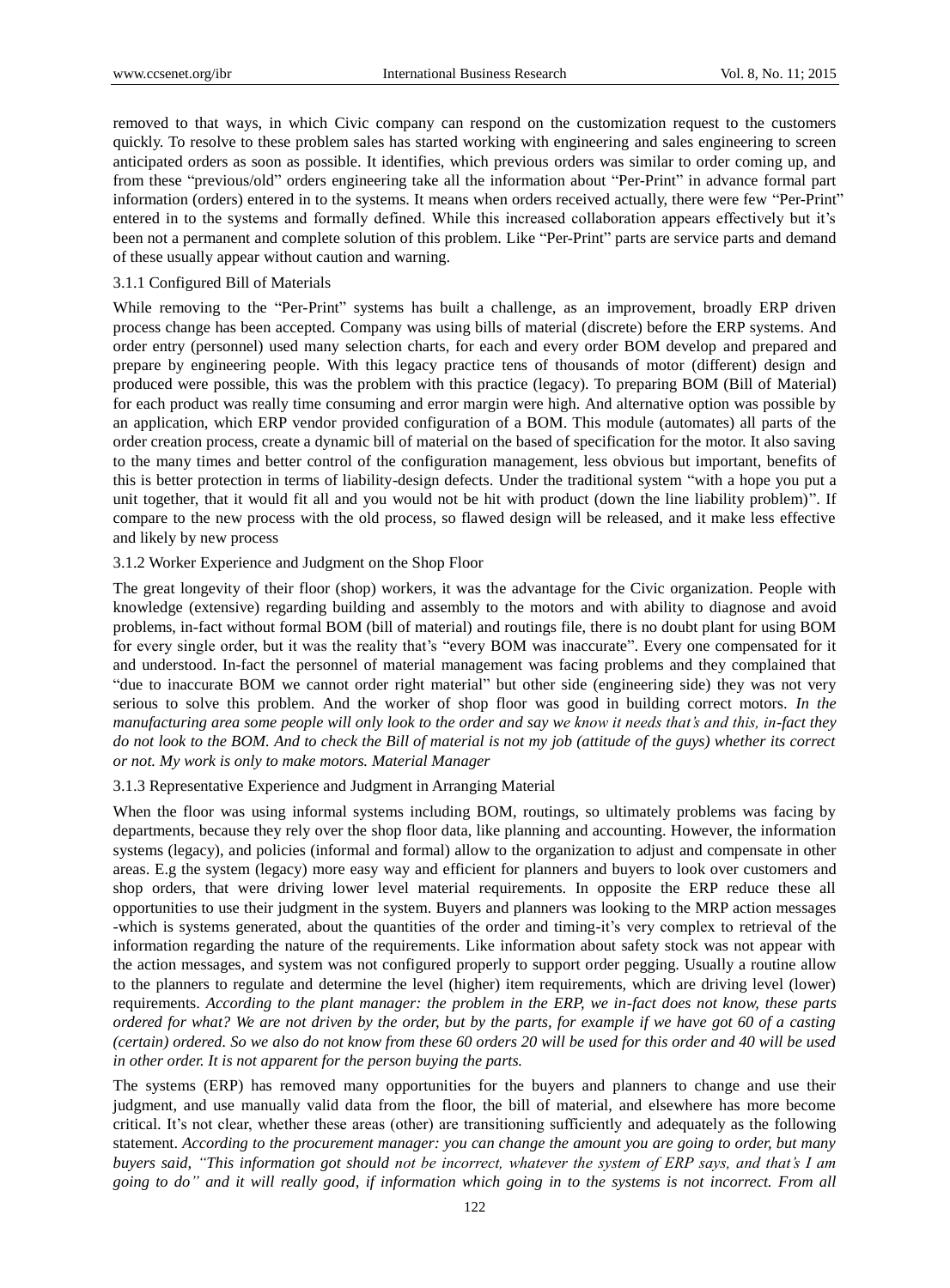*departments. But as a buyer we face the problem is* on a regular basis "almost having to overcome and outsmart to the system" just because which information we are receiving is not correct and it's difficult, while issuing a purchase order only is easier.

However, there is different mentality over complying to the procedures that keep the system smooth and accurate, and everyone think, now because of ERP procedures and many operations are on one linked so cooperation has been increased and employees are more professional. In past before the ERP system no one was serious to hear about correct BOM, wrong material are using in manufacturing and engineering, before the ERP atmosphere were very rude and no as such cooperation among departments.

#### 3.1.4 Flexibility to Change Open Orders

Another major problem appeared after the system have been operational (for a short time). In a very large order a customers request for changes about the motors specification. After those customer orders have been released for manufacturing. In the business usually the large customers built equipment for companies (other) and they do not know the exact requirements of customers till late. In the previous record of Civic company they did accommodated these types of request from the customers, as long as that's aspect of motor have not been manufactured already. But in the ERP systems not changes are possible after orders released to manufacturing. Now Civic company can change to this order, by first cancel to this order originally (which materials already used will be back out and reenter order as a new order and go forward artificially with the production in the system till system caught up with the partly made motors already) *the customer contacted to the senior management, who (directed) that the order (be modified per the customer request). In-fact turn off to the ERP whole system. But in the real CIVC Company did not turn off and shutdown to the ERP system. And they did work with ERP vendor for 6 months more to resolve this problem.* In the engineer to order segment of the industry, access to the information are becoming very important. Like according to the ETO (Engineer to Order) manager *faster access of information is extremely important in today's business, because of current and latest information you can minimize to your lead time from the designing stage to the production stage, if you want to be competitive you must need to minimize your lead time.* However, according to the ETO manager the system of ERP has a small impact in facilitating to process of ETO (engineer to order). As well he believes ERP can be an excellent accounting inventory management system. He also anticipates advantages from the consolidating disparate system (legacy) and by increasing discipline.

#### **4. Discussion and Findings**

Civic company's many existing processes may perhaps be carried out under the system of ERP. But as with major ERP executions, there were some elements of plant's processes, which were not feasible in the system of ERP package. Due to the limitation in the ERP package and due to decision of Civic company took during the software configuration. As a result of central and plant management was faced with decision, when modify to the business practices and software. Researcher gave advice to the management that's when processes of business are strategic, misfits between the system of ERP and those processes, can be solve by modifying the system of ERP, but processes of business should be modified in other cases. According to the Henderson and Venkatraman (1990) IT infrastructure, business process and IT strategy should fit to the business strategy.

As per the model of Rockart and Scott-Morton's five critical components of the company design must be in sync. If any one component will not be aligned with the other components, it will be discontinuity in the company. And discontinuities are solved either by unplanned company shifts or by intentional action of management. These both which finally will bring to these sex componenets back into sync. We are going to evaluate Civic company (responses towards ERP implementation) on the basis of Rockart and Scott-Morton's Model.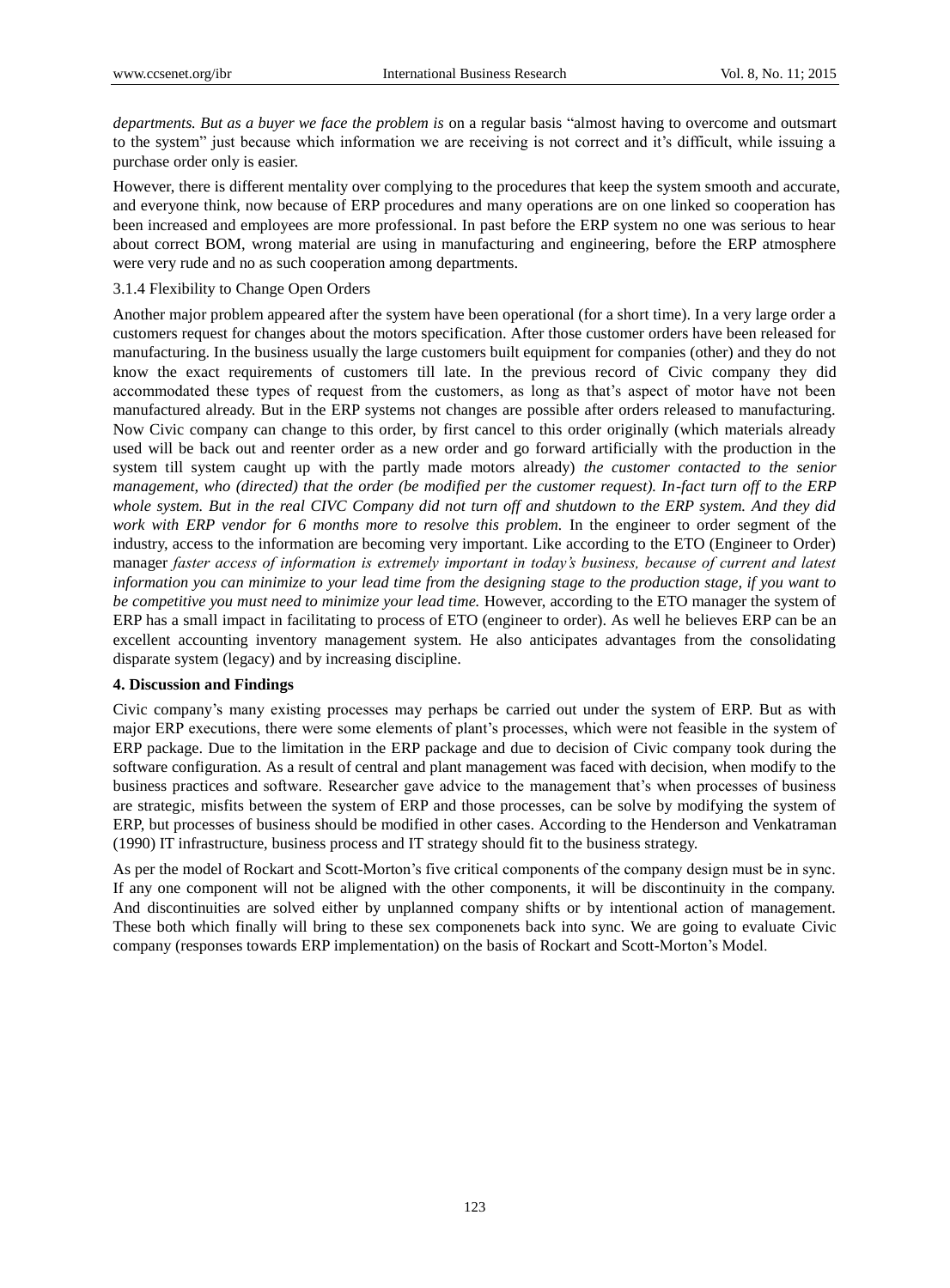

Figure 1. Rockart and Scott- Morton model

First consider to the Civic company's strategy, which can be conceptualized as it is order qualifiers and winners. Order winner for the Multan Plant's market segments are flexibility and customization. Mostly when market and business are slow, then lead time is a key order qualifier and order winner some times. Many of the processes and systems the case describes are very crucial to producing these order qualifiers and winners. Production engineering is also a very important process. Which challenge was facing "completion of the necessary production engineering" like BOM (bill of material, design and routings and material work of preproduction, (procuring materials and planning especially non-standard one) without consuming too much time from total allowable lead time.

Rockart and Scott-Morton Model's another key component is technology. Implementing of ERP on Civic company involved shift in technology from several loosely coupled IS (information systems) and many informal systems to integrate single IS (information system) because the current strategy of business has been successful, a challenge which Civic company was facing is implementation of ERP-new technology. That gives the expected benefits like improvement in cost and defined processes without compromising and negotiating its ability to implement its strategy- give order winners-(mentioned above). Further we will discuss to the three cases or instances from the in which the new technology affects to the strategic position of the plant.

# *4.1 Instance One: The BOM Configurator*

The module of configuration management is an example of the type of outcome many companies hope, for when they execute ERP. Here the technology shifts from legacy to ERP technology and improve to the ability of the plant to execute to the business strategy. As before discussed, able to perform customization (in a timely) is a critical capability for the Multan plant of Civic company. The facilitates of the configurator this capability because it speed of Bill of Material construction, and its also minimize to the chances of mistakes. As well as, because the new process, improved strategic alignment without threatening roles, it was fairly accepted easily.

#### *4.2 Instance Two: Changes to Process in Order*

Intially Configuration of ERP system, Civic company has eliminated the option of changing orders of customer's once manufacturing process begun (and it was possible before in old systems). As the section on flexibility to change orders (open) suggests, un-checked, these technological shift can result in to a strategic shift away from flexibility and customization. As the case explained, managenet realized quickly that such a shift was not reliable with business strategy of plant. Therefore management ordered to the package of ERP be customized to allow changes in order (open). The company changed to the ERP technology as per the requirement-as opposed to its strategy, process and other factors in Figure 1. Maintain to the technology, strategy alignment that existed before implementation of ERP system.

## *4.3 Instance Three: Informal Systems*

This example represent individual responsibilities, roles, culture and processes all shifting to create ERP (Post) alignment between technology and strategy. Many technologies (alternative) have evolved and coexisted with formal legacy (IS) information system. And these included: One is the Per-Print system that's minimizing to the preproduction engineering time. Second is the shop floor technology and planning employees routinely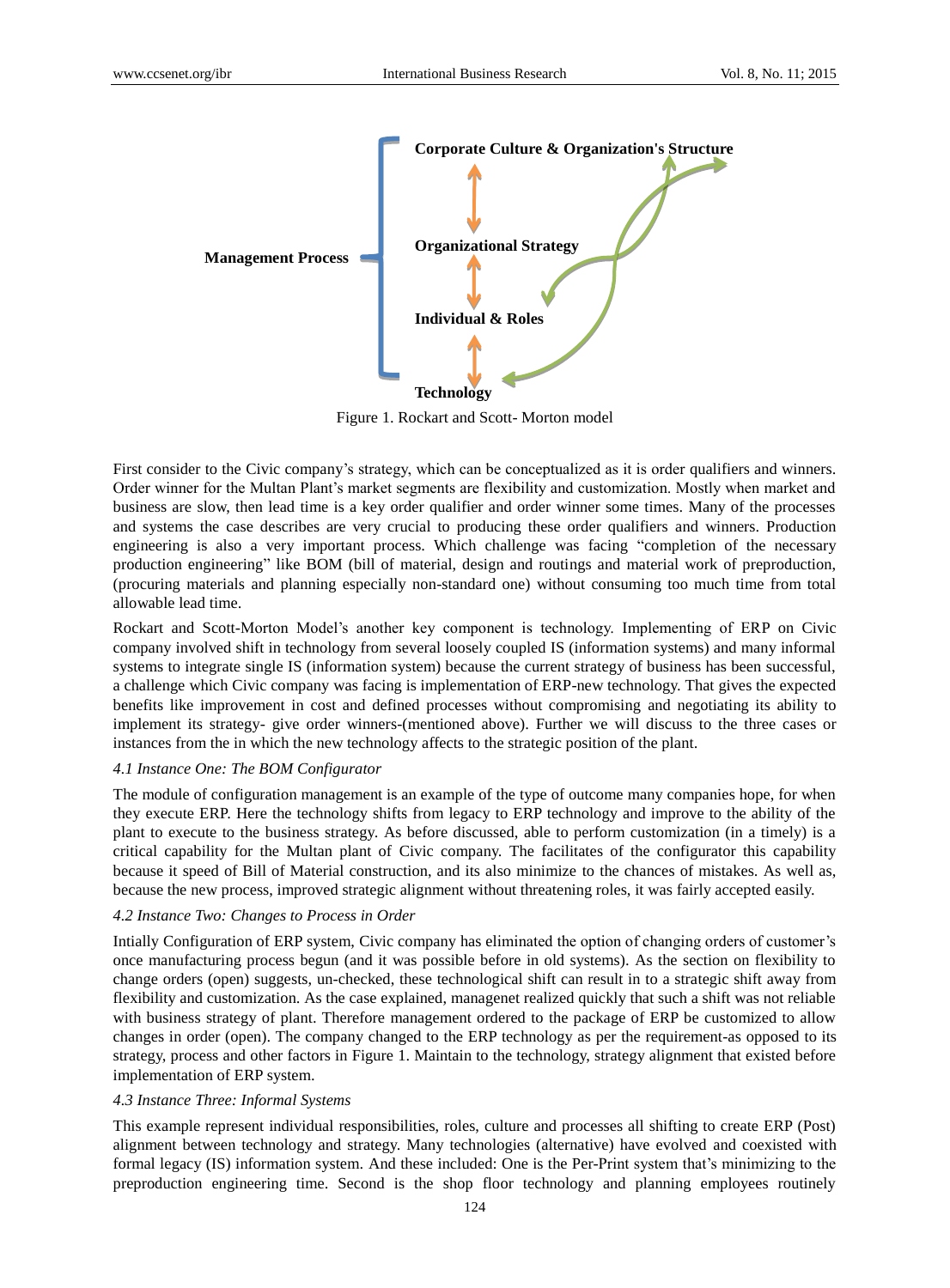overriding to the system like Bill of material, MRP planned orders, etc. on their judgment based. These systems (informal) were possible just because with the individual experience and knowledge (worker) of the long time. These latest technologies were facilitated with management process which included a tolerance for inaccuracies in inventory counts and high inventories etc. This loosely coupled; infrastructure (informal) allowed Civic company to put design in production without improving them, and because of this eliminated time consuming (formal) process for correcting errant and inaccurate orders-a Bill of material revision (formal) process for orders (open) - and establishing new part numbers for the items of low volume.

Due to the new technology (ERP) integration is high level, so it was practically not possible to operate and run outside from the system (ERP) using any informal technologies. Therefore the informal shop floor and per-print system adjustments in to the Bill of Material (BOMs), routings, were no options. In simple words between the IS (information system) and business, ERP demanded consistency, this in-ability to work around the information technology (new) had the potential to threaten the capability of plant to perform fast and rapid customization. Therefore management processes individual responsibilities and roles and the factore floor's culture all evolved. Like the cited case advised the increased sense of interdepended urged by Enterprise Resource planning is causing employees in departments such as manufacturing to work with another department to remove the in-accuracies and correct to the Bill of Materials (BOMs) standards etc. because design employee and production employees was working closely with information system (IS) employees to maximize to the system accuracy and to enter per-print parts quickly, Enterprise Resource Planning was changing to excellent replicate and reflect the business.

## **5. Conclusion and Future Research**

Many researcher before addresses the problem of misfits between the business (existing) processes and ERP, When organizations should modify to the ERP system or business process? This research will help to give answer of this question or problem. The starting point was an account of the effects of Enterprise Resource Planning system over various business processes. The impact of technology over organizations, In instance one the using an existing theoretical framework, the discussion explored and discovers fits and misfits between strategy and technology. Technology (ERP) improved the company's ability to implement its strategy. But things are not simple as we think; Instance second a case, management selected to change to the technology to preserve it is ability to implement to the strategy, and in the last Instance three, discussed processes, roles and culture all shifting to achieve alignment between the strategy and the ERP. The vital contribution of this research is its in-depth and too much description of the several key Enterprise Resource Planning fit issues. This article and analysis should serve as an advisory note to top management of the organizations and professionals. Even though too much problems can be attributed simply to resistance to change, some reflect authentic issues and problems. In-depth Understanding about the business process and information technology (how to implement and how to overcome barriers) play a crucial role in the success of ERP. And this research give in-depth understanding about the ERP successful implementation, as well this article also give advices and suggestion and used a rationale theory based model (Rockart & Scott-Morton) for assessing the insight of potential ERP driven changes in to the business processes.

#### **Acknowledgments**

This research funded by Govt. of Pakistan and China Scholarship Council. I would like to thanks my all colleague, friends and family members. And special thanks to Dr. Dong Qianli, Mr. Syed Hameed Khan, Ms. Chen Xi, Zhang Yu, and Syed Shahid Khan.

#### **References**

Bowersox, D. J., Closs, D. J., & Cooper, M. B. (2002). Supply Chain Logistics Management.

- Cerveny, J. F., & Galup, S. D. (2002). Critical chain project management holistic solution aligning quantitative and qualitative project management method.
- Chen, S., & Chen, R. Q. (1997). Manufacturer-supplier relationship in a jit environment.
- Chorafas, D. N. (2001). Integrating enterprise resource planning, customer relationship manager, supply chain management and smart materials.
- Gable, G. (1998). Large Package software: A neglected technology. *Journal of Global Information Management, 6*(3), 3-4.
- Gable, G., Scott, J., & Davenport, T. (1998). *Cooperative ERP life-cycle knowledge management.* In: Proceedings of the 9<sup>th</sup> Australasian Conference on Information Systems, Sydney, Australia.